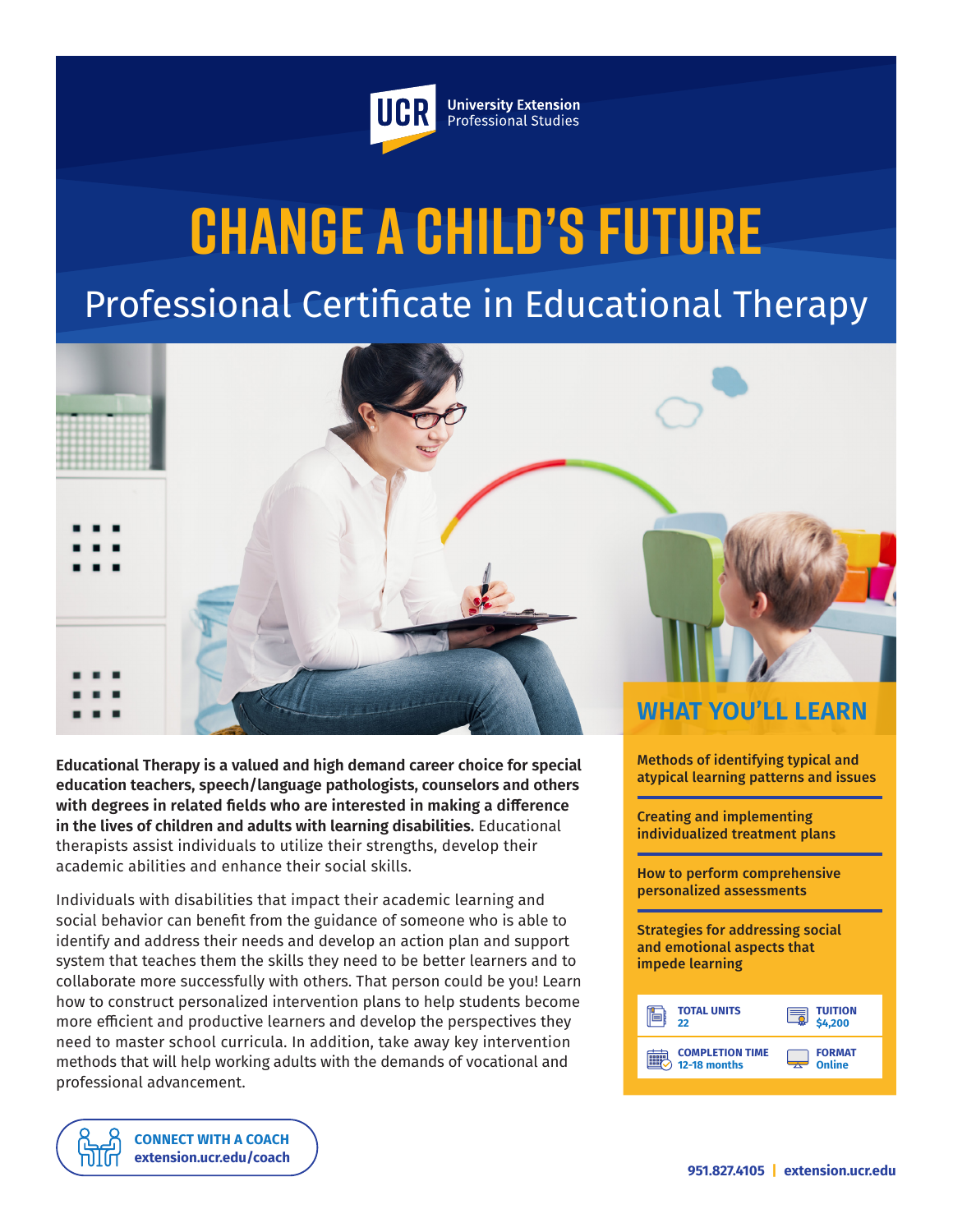**12-18 months**

**BBP** 

**TUITION**

# **Professional Certificate in Educational Therapy**

## **BENEFITS OF EARNING A CERTIFICATE**

There are several reasons why, Bachelor's degree in hand, you might be considering continuing your studies. An upgraded education section on your resume can open the door to a new career, or, if you're already working, lead to a promotion and a higher salary. While you're working, going back to school is an excellent way to stay current in rapidly changing fields, or, if you've been away from the workforce for a while, to quickly get caught up in the latest trends, concepts, and advances.

While there are as many paths to follow, as there are reasons to follow them when approaching continuing education, there is enormous value in terms of time, financial investment, and personal flexibility while gaining practical training from working professionals in your industry that extends beyond the theory of the classroom and into the real world.

# **PAY AS YOU GO**



#### **KEY BENEFITS INCLUDE:**

- UC quality curriculum
- Professional endorsements
- Schedule flexibility
- Variety of courses and programs
- Instruction from professional leaders in the industry



**TOTAL UNITS 22** 

## **CAREER INFORMATION**



• Monitor student performance